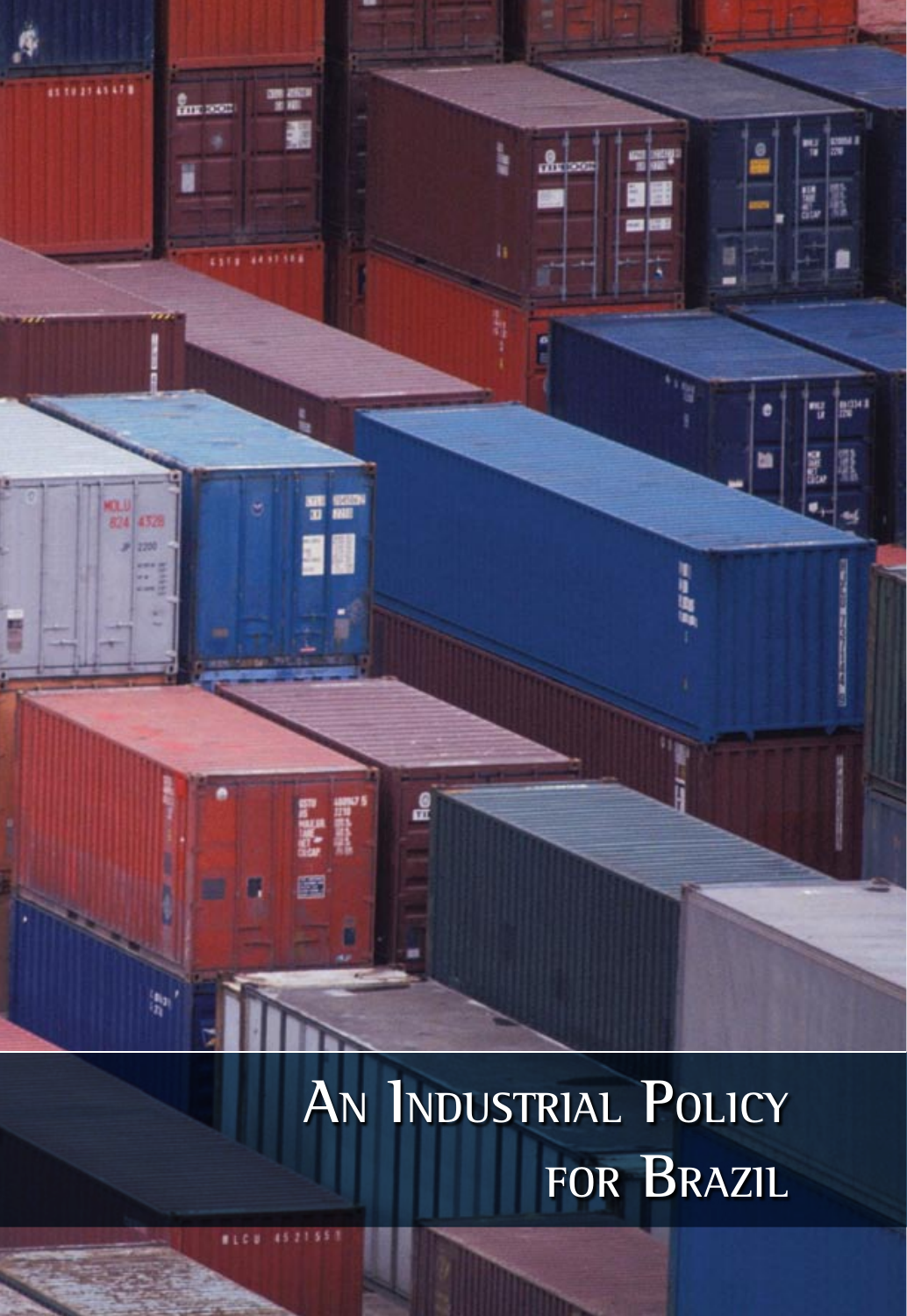**Landmark events in Brazil's industrial development provide a starting point for reflection on the challenges currently faced by the Brazilian industry, as well as a glance at where Brazil is headed, with industry as the prime mover and bulwark for the nation's long-range development. The article strikes a balance between recent technological industrial policy and Brazil's developing foreign trade.**

# **A Brief Sketch of Brazilian Industry**

razil's industrial development is set off by clear and definite<br>nite milestones and underscored by policies regarding<br>organization of partly state-owned companies, economic<br>alarge-scale subsidies and the creation and devel nite milestones and underscored by policies regarding organization of partly state-owned companies, economic plans, large-scale subsidies and the creation and development of basic national industries.

Government efforts aimed at industrializing the country are clearly discernible when we look back to the 1940s. Basic industry was considerably strengthened by the creation of the National Steel Company (CSN) and the Companhia Vale do Rio Doce (CVRD) mining concern in the early part of the decade. The 1950s saw the founding of the National Economic Development Bank (BNDE) – subsequently renamed National Social & Economic Development Bank (BNDES) – and Petrobras, which strongly boosted Brazil's then-incipient industrial development. To the power and transportation industries – on which solicitous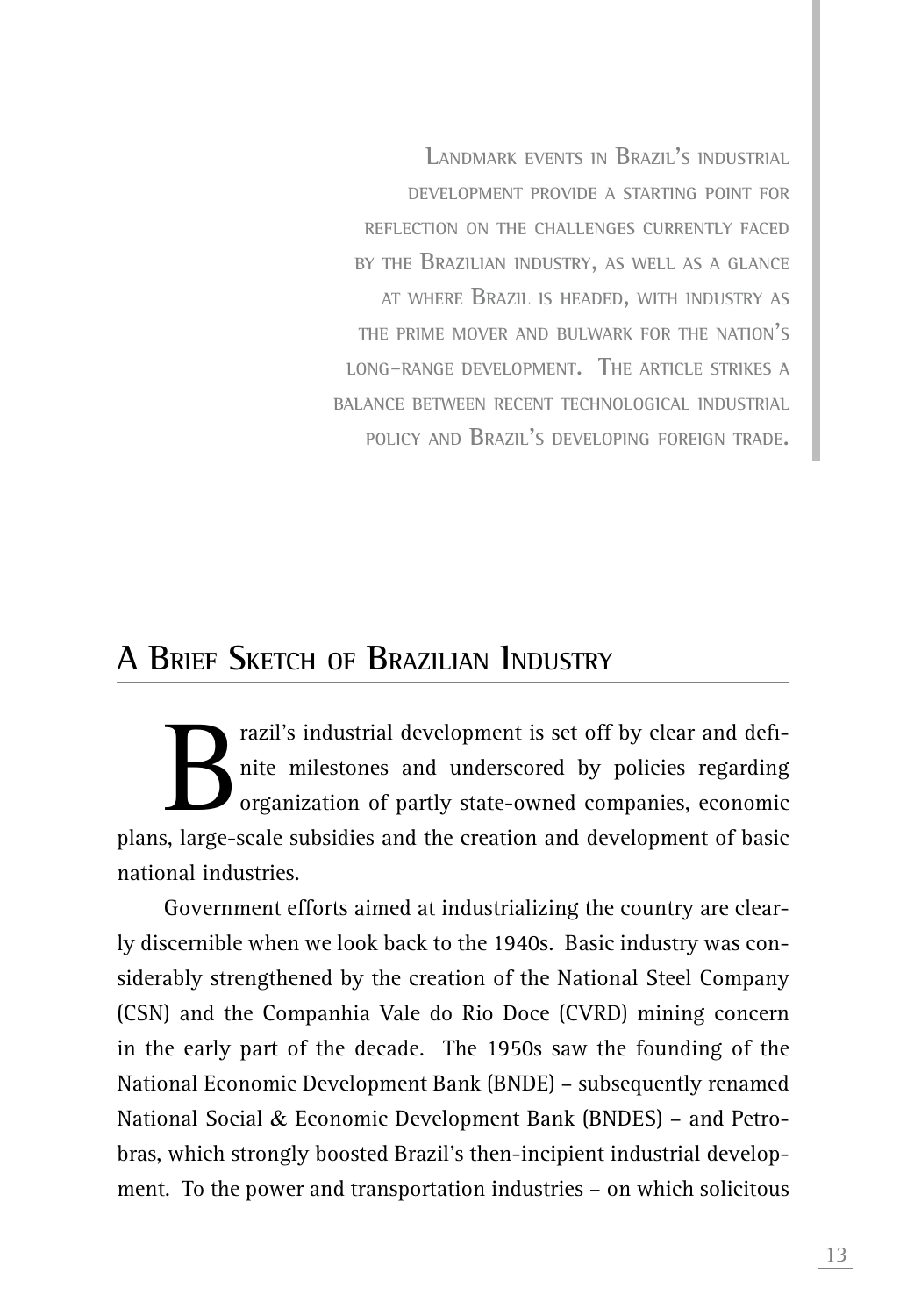attention was focused at the time – infrastructure was added to provide support for expanding Brazil's installed industrial capacity. The inauguration of an automaking and household appliance industrial complex in the interior of São Paulo brought enormous progress in durable goods manufacturing capacity.

The latter half of the 1960s brought the emergence of a military régime to the country, and with it a series of economic reforms. It was during that period that Brazil went through the so-called "economic miracle" characterized by rapid development and record GDP growth of up to 12% per year (an 18% growth rate for heavy industry). Investment came pouring into infrastructure, basic and transformation industries, capital and durable goods production, and agribusiness in an effort to transform the country into an emerging power with access to capital markets.

Up until the 1970s, at least two aspects of Brazil's industrial policy set it apart from a number of countries in Europe and Asia (especially Japan and South Korea). Firstly, the opening up of the economy to attract foreign investment, in which a number of supply chains added multinational corporations to their managerial capacity. Infrastructure projects and several government undertakings received financing from foreign sources. Secondly, the industrialization based on imports-substitution, with no strategic plan to export and nationalize its companies.

At the close of the economic miracle, which coincided with the first international oil crisis in 1973, came a global recession and high interest rates. The supply of credit contracted and Brazil's foreign debt became a critical issue, while industrial development fell off considerably. The burden of foreign debt, dwindling GDP and high rates of inflation were keenly felt in those unhappy days of "stagflation"- economic stagnation coupled with inflation.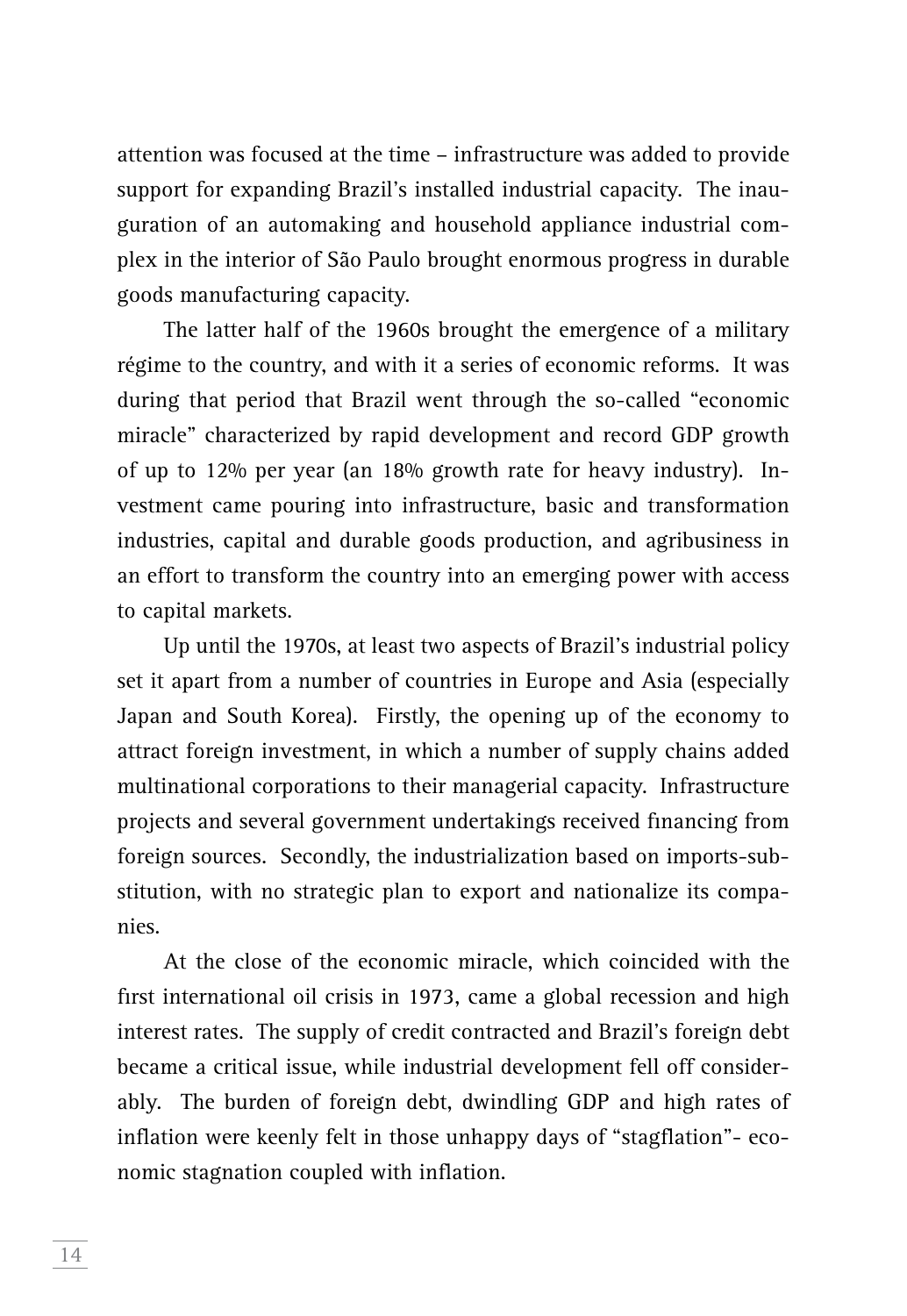The return to democracy in Brazil brought with it a number of economic plans aimed at doing away with inflation and creating favorable conditions to sustainable development. With the opening up of Brazil's economy during the 1990s, came sharp reductions in import tariff rates and economic deregulation.

A number of changes made in the recent past were intended to bring the country in line with the realities of a new global economy. Market deregulation, fewer restrictions on hiring and an end to government monopolies in industries such as oil, power, steelmaking, telecommunications and transportation were adopted along with other changes to ease the transition. An important victory in this process was the control of inflation. Industry nevertheless was still buffeted by international competition, and many felt the need for public policies designed to encourage domestic manufactures.

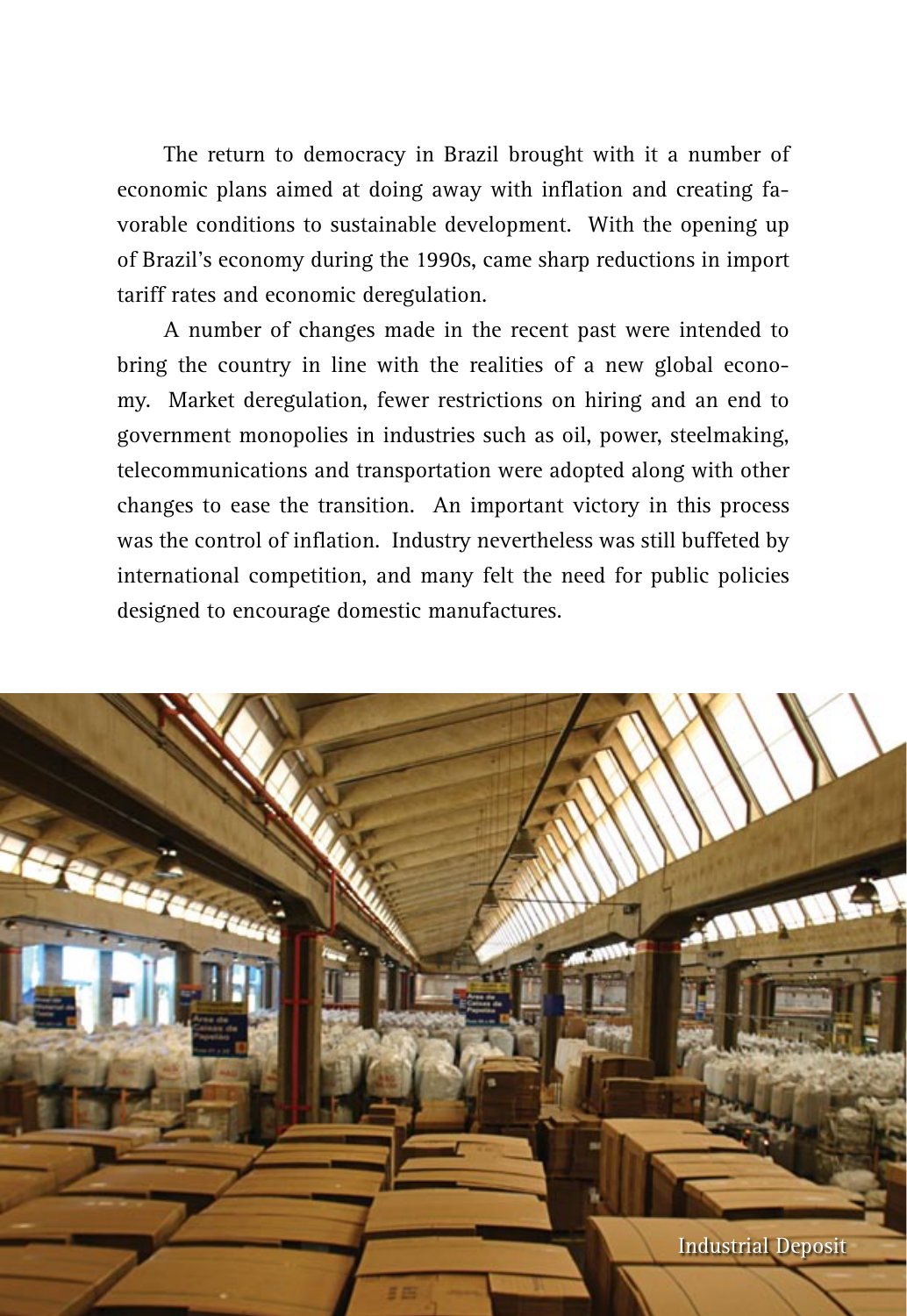### **The Brazilian Industry Nowadays and the Challenges of Industrial Policy**

If the world's economies were ranked in order of competitiveness, Brazil's industrial capacity would end up close to the center of the scale. At the lower end, we have competition based on lower costs, with the upper end populated by innovation and product differentiation. It so happens that countries situated at either end of the scale are shifting toward the middle positions, and there is a very real possibility that countries close to the center of that scale may lose their place in the global economy.

Brazilian industry, in effect, faces competition "from below," coming from companies in countries with poor wages and even poorer working conditions (long hours, scarce benefits and weakened rights to organize), that see their opportunities in lower costs and compete by cutting prices. Some of these companies, particularly those headquartered in Asian countries, seek to achieve lower costs through innovation, thereby creating pressure "from below" in an effort to shift themselves upward. The high end of the competitive spectrum is dominated by innovative companies located primarily in high-income countries having better wages and better working conditions. These are companies seeking to create new consumer needs, open up new markets and charge a premium for their leadership. Some of these companies have sought to cut costs by outsourcing manufacturing to countries with lower pay scales or some other relative advantage, or by streamlining operations in their own home countries.

Taking this view of the present as a starting point, the vision of the future for the nation's industries is an approach "from above", fostering a shift in industrial competitiveness through innovation and differentiated products and services, with access to and recognition by all the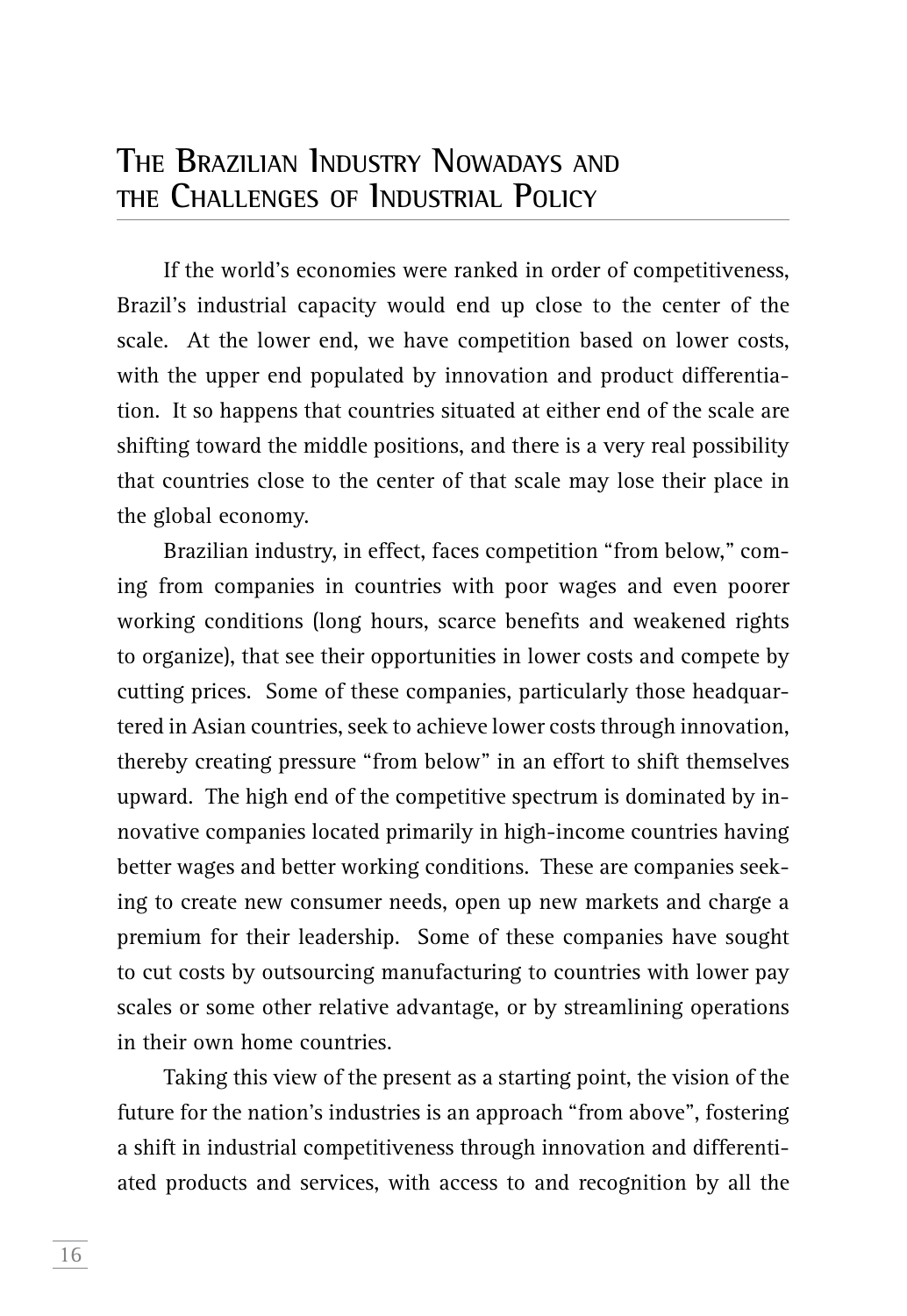world's largest markets. It is a vision closely bound up with technological innovation, with a place at the forefront of science and technology—to include education at all levels, and digital inclusion—and a more proactive approach to foreign trade in more technological industries, bringing Brazilian companies into international competition for leadership in development of nanotechnology and biotechnology products, especially the industrial and commercial development of biofuels. Strengthening and broadening Brazil's industrial base while increasing the innovative capacity of companies comprising that foundation is the key to sustainable growth. It's a whole new kind of growth.

# **Brazil's Industrial, Technological and Foreign Trade Policy**

Brazilian industrial policy developed within the context of a paradigm shift in the relations between State and Society, in which the public sector sought to bring about a business environment favorable to productive investment, while the private sector busied itself with seeking out opportunities and making investments.

Brazil's Industrial, Technological and Foreign Trade Policy (PIT-CE), unveiled in March of 2004, has unique features which clearly distinguish it from previous policies. Its purpose is to bring increased efficiency and competitiveness to Brazilian companies and place them in international markets, thereby creating jobs and increasing incomes. In tandem with this freshly-drafted industrial policy was the creation of the Brazilian Industrial Development Agency (ABDI), charged with promoting that policy, and of the National Industrial Development Council (CNDI), made up of Government Ministers and representatives from civil society working together to define strategies to guide the appli-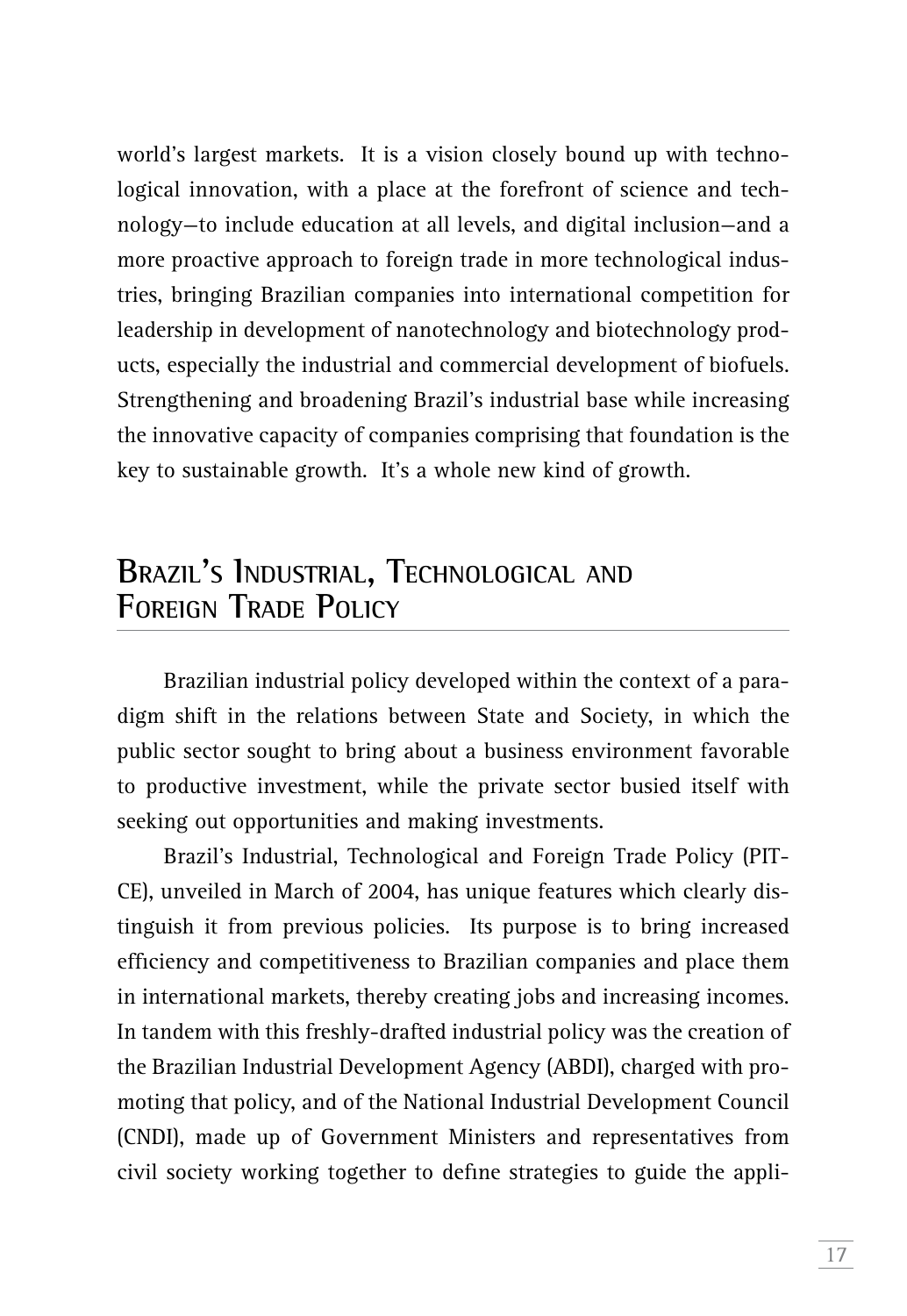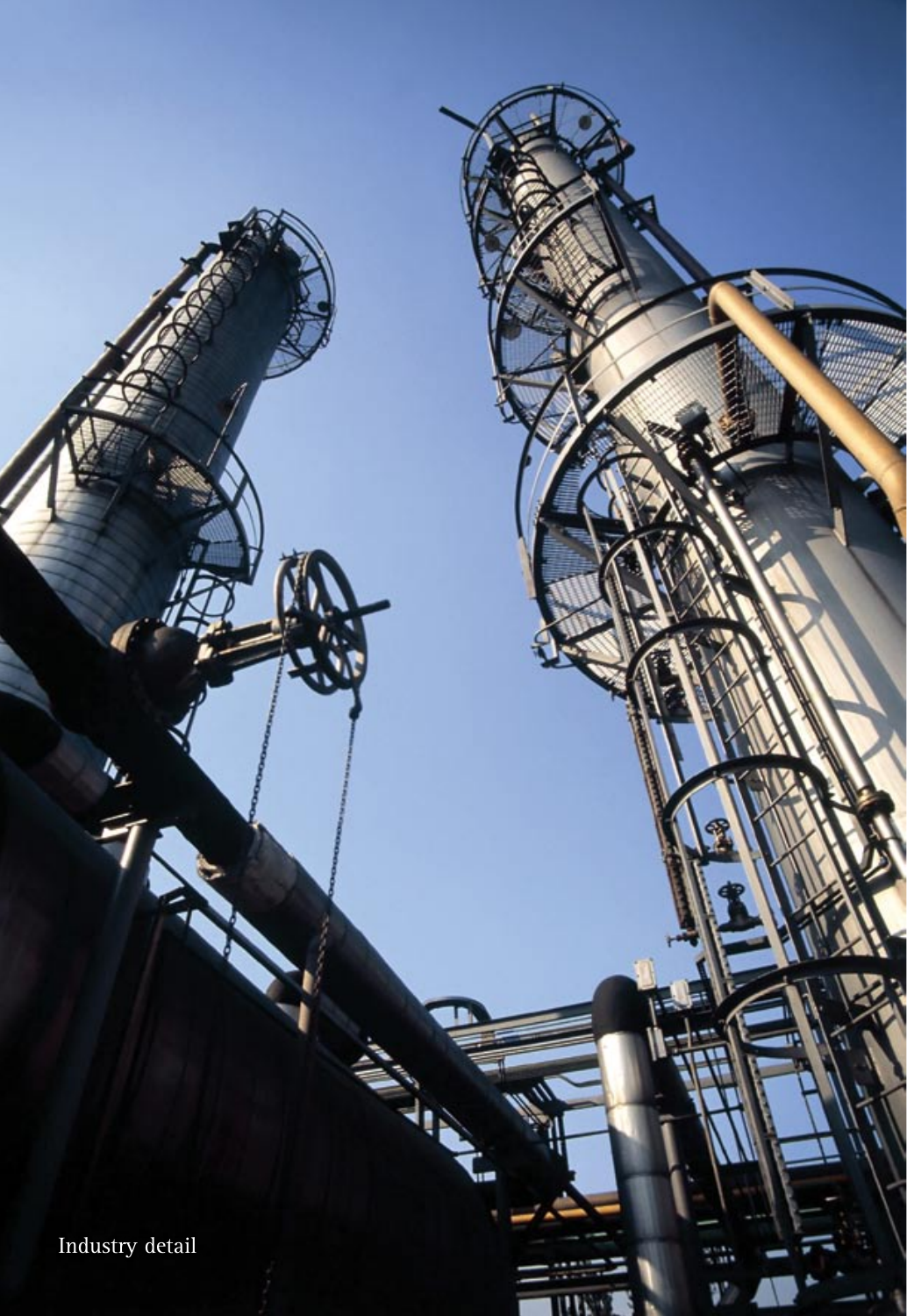cation of Brazil's industrial policy. That is the institutional approach necessary to create those synergies that enable the public sector and private industry to pull together to move the nation's industrial development forward.

The title itself summarizes Brazil's industrial initiative: Industrial, Technological and Foreign Trade Policy—in other words, it relates industrial development (modernization and productivity upgrades) to technological innovation and the ability to compete in the international arena. Its purpose is to raise Brazil's industrial competitiveness and chart its course to increased innovation and product differentiation. The policy is in harmony with prevailing international trends in the direction of technological development, and in absolute compliance with all of the nation's treaties in force—notably those under the aegis of the World Trade Organization (WTO).

Its directives are arranged along three complementary axis:

- 1) Horizontal vectors for all segments of the economy, aiming toward technological innovation and development, foreign market penetration, upgrades to industry (including small and mediumsize companies and local productive arrangements), improving the institutional environment and stimulating investment.
- 2) Vertical factors for the four industries identified as strategic to Brazil's economic development, as well as a larger national share in their international trade: semiconductors, software, capital goods, pharmaceutical products and medications.
- 3) Activities with promising futures: biotechnology, nanotechnology, biomass and renewable energy.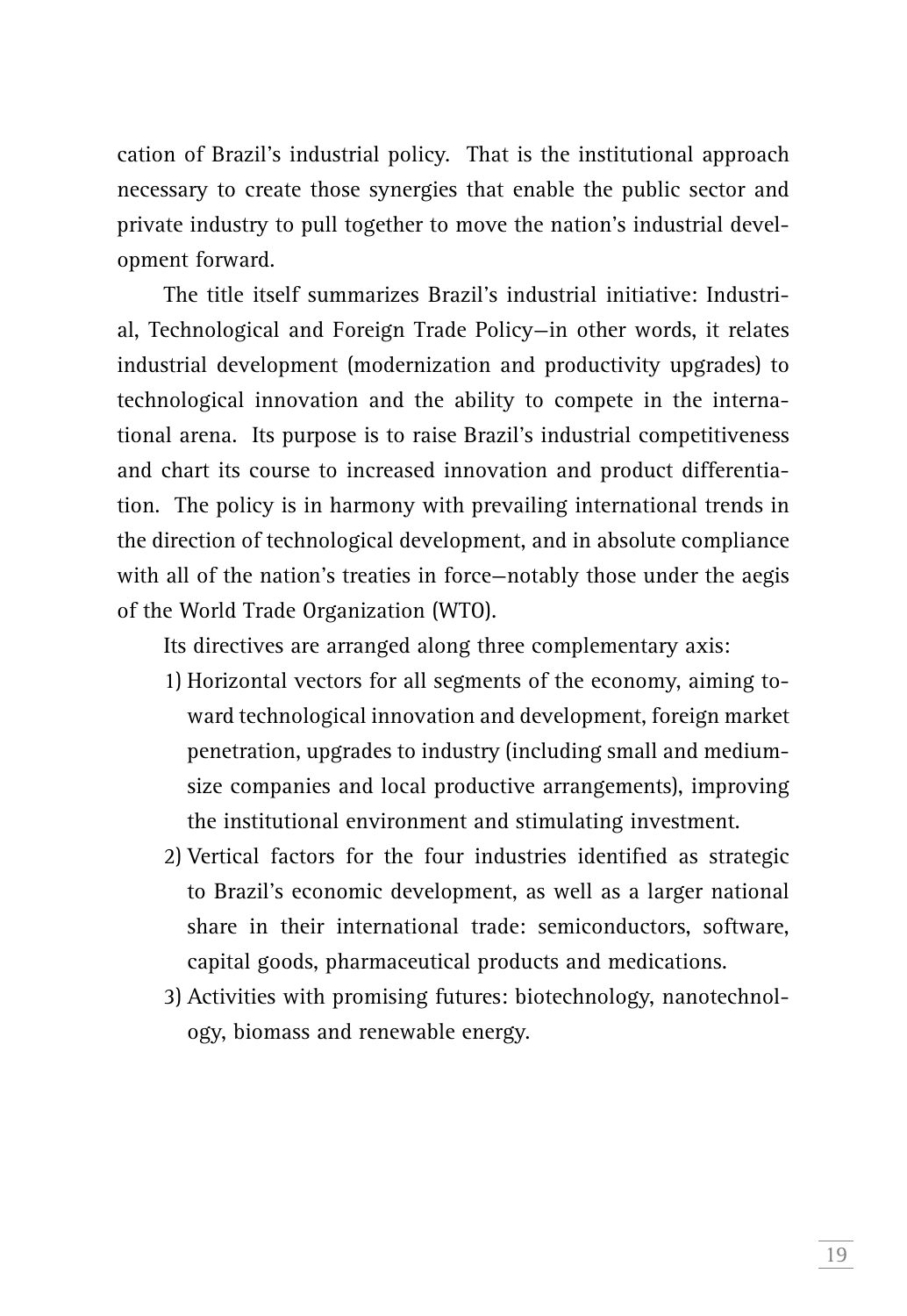#### **Industrial, Technological and Foreign Trade Policy: Balance – 2004 and 2005**

Brazil's Industrial, Technological and Foreign Trade Policy called for institutional reengineering, redefining all necessary elements for efficiently and sustainably leveraging industrial development. It also hastened the arrival of instruments important to industry, such as the Innovations Law—which after four years of being kept off the Congressional agenda, passed in record time and became effective in October 2005. The law was assembled around three axis: creating an environment favorable to strategic partnerships among universities, technology institutions and companies; fostering participation by science and technology institutes in innovative processes; and encouraging corporate innovation.

The Biosafety Law is another example of a measure related to industrial policy—and an important step forward for its category. Provided with statutory backing in November of 2005, this law creates safety standards and oversight mechanisms for all activities involving Genetically Modified Organisms, restructures the National Biosafety Technical Commission and creates the National Biosafety Council while also providing for embryonic stem-cell research.

An integrated industry funds management model introduced in 2004 is noteworthy in that it serves as an innovative way to help strengthen the nation's science and technology system. This new model—to be consolidated into regulations governing the National Science and Technology Development Fund (FNDCT) made it possible to integrate a large fraction of investments in funds by transversely bringing them in line with government priorities, eliminating duplication and scattershot initiatives while imparting greater transparency and efficiency to the use of resources. The new Industry Funds management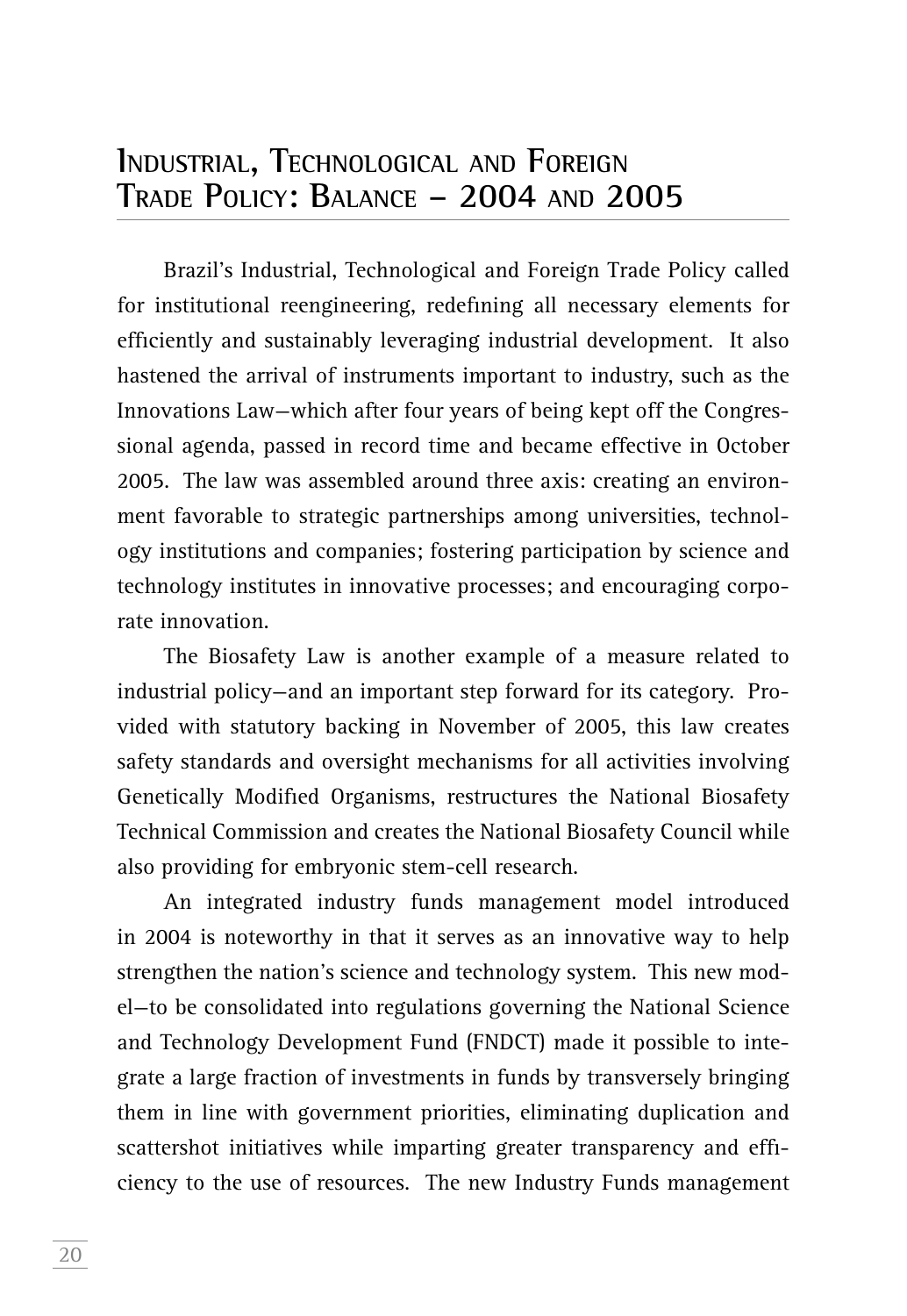model was so structured as to make it possible to funnel over 60% of all available resources for new funds investment into government industrial policy priorities in 2004 and 2005. Added to this are reimbursable credits which Finep offers companies, in order to encourage R&D activities. The new management model increased the efficiency with which funds resources were handled, finding uses for approximately 99% of all resources available in 2004 and 2005. Application of FNDCT resources—comprised primarily of Industry Funds resources—increased from R\$343 million in 2002, to R\$628 million in 2004, and then to close to R\$800 million in 2005.

Another relevant figure comes from the National Social & Economic Development Bank (BNDES). The total available for investment in Brazil's Industrial, Technological and Foreign Trade Policy is approximately R\$4.4 billion all told.

An unprecedented six months after publication of the law creating it, the Brazilian Industrial Development Agency was already consolidated and engaged in organizing and promoting industrial policy activities. By partnering with entities representing private initiative, ABDI has created new works based on two parallel action strategies increasing the innovative capacity of companies and broadening and strengthening Brazil's basic industries. For each of these axis there is a mobilizing macroprogram, able to carry out initiatives for exploiting national industrial potential. Two different macroprograms were created, Strong Industry—precisely for purposes of shifting industry to a new competitive level, and Innovate Brazil, to mobilize companies, universities, technological development & research institutes, business entities, labor unions, government agencies and civil society for purposes of increasing innovative capacity within Brazil's industrial economy, and add to those activities each entity was already involved in while enlisting the cooperation of others in the process.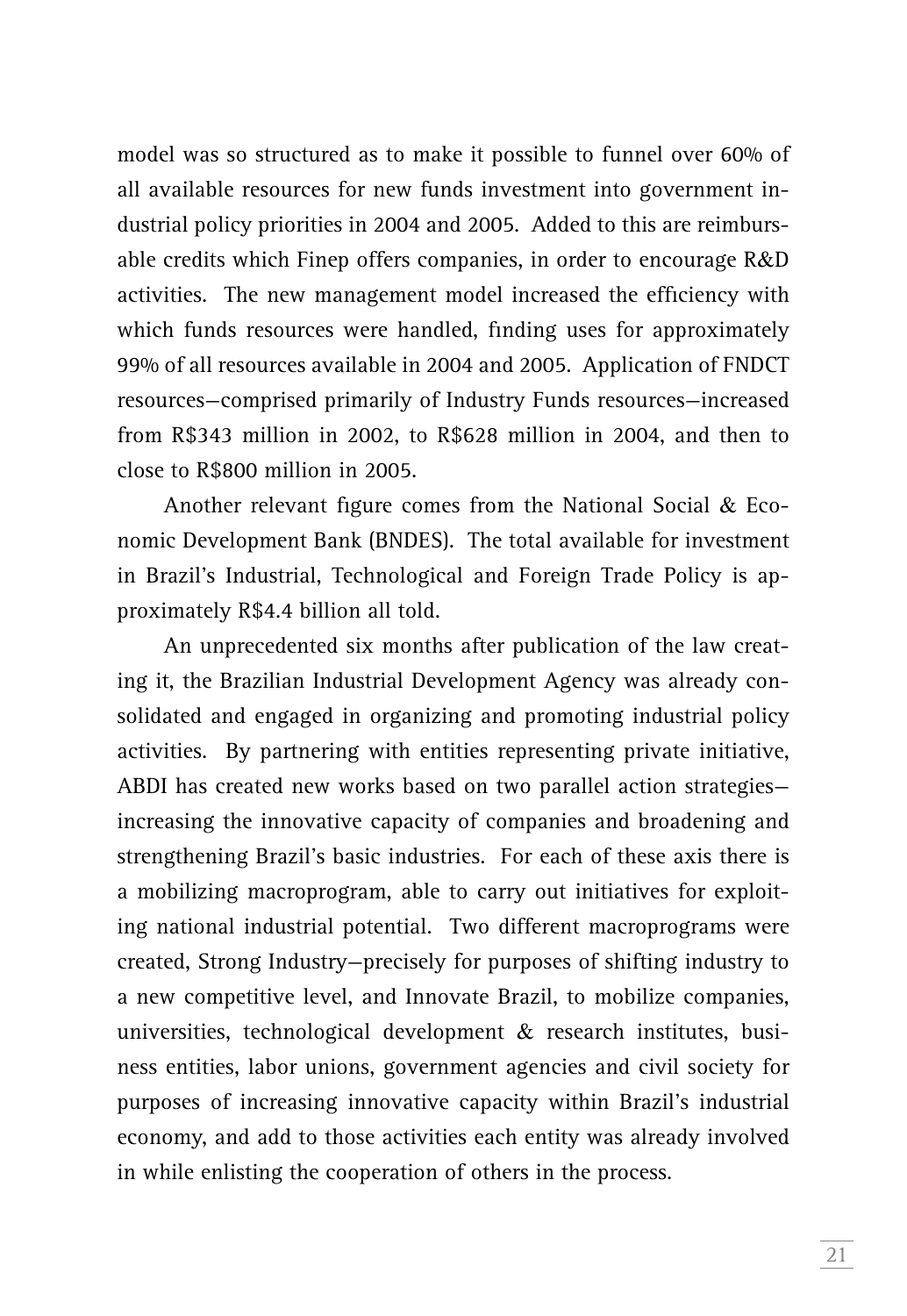### **FUTURE** OUTLOOK

Brazil's Industrial, Technological and Foreign Trade Policy is an important addition to recent public initiatives. It is based on a concerted model of measures and instruments aimed at increasing productive efficiency and raising competitive standards within Brazilian industries. Mindful of the future, its primary focus is on innovation. Structural changes to Brazil's economy, through the addition of foreign markets to company strategies, provide another example of the kind of synergy industrial policy can bring about. This made it easier to compete in more demanding and differentiated markets and proved a way of breathing new vigor into Brazil's installed industrial capacity.

The National Initiative for Innovation is already underway, coordinated by CNDI and put in practice by ABDI. Its purpose is to bring about broad national mobilization, bringing together companies, universities, technological R&D institutes, business entities, labor unions, government agencies and civil society to increase innovative capacity within Brazil's industries by collectively building a long-term strategy organized in terms of horizontal and vertical themes.

Brazil's industrial policy is indeed a State policy—a necessary building-block for sustainable long-term growth. One must not, however, forget that the transformation of industry is industry's own job. The State has the duty to give direction, lend support and provide incentives for the process, thereby creating propitious conditions to the development of the nation's productive capacity. A closer dialogue between the State and private sector is therefore a paramount concern, as are the integration of government actions with manufacturing activities, and the involvement of the scientific and technological